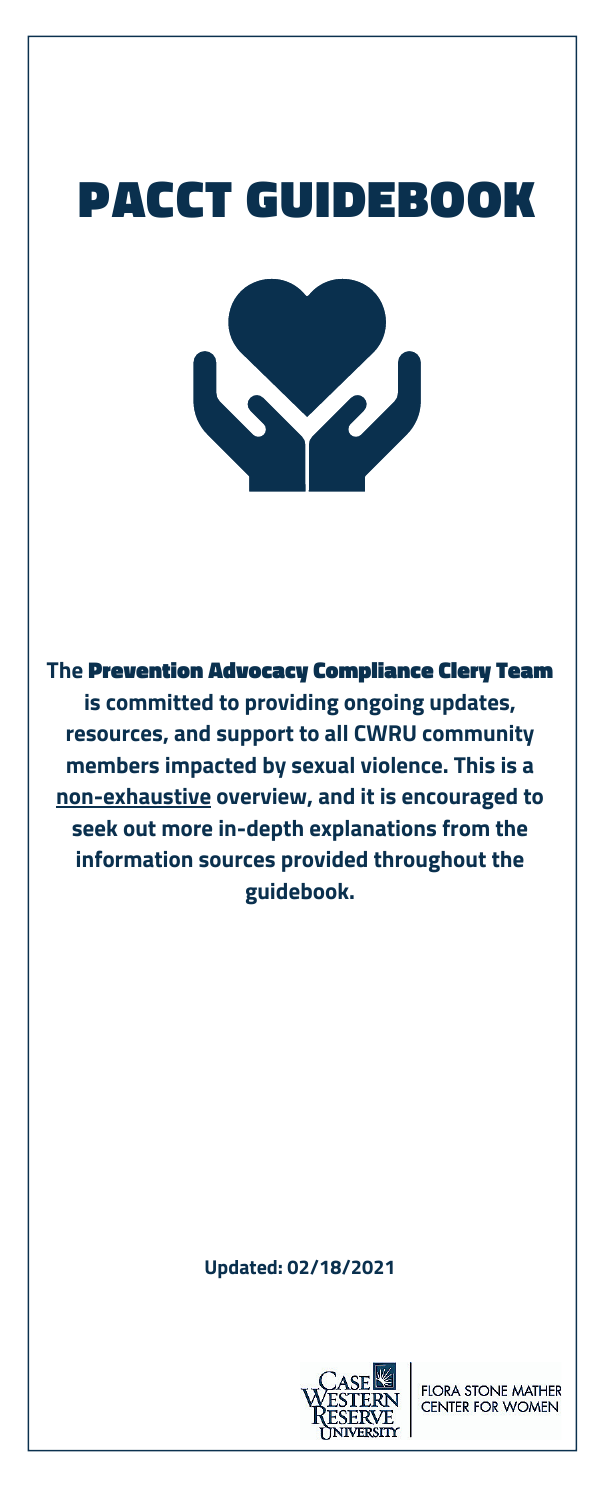### PACCT GUIDEBOOK

| <b>TABLE OF CONTENTS</b>                     |             |
|----------------------------------------------|-------------|
| <b>Types of Sexual Harassment</b>            | p. 2        |
| <b>Types of Trauma Responses</b>             | p. 3        |
| <b>Supportive Services for Students</b>      | p. 4        |
| <b>Supportive Services for Staff/Faculty</b> | p. 5        |
| <b>Myths and Facts of Sexual Violence</b>    | <b>p. 6</b> |
| <b>The Basics of Consent</b>                 | p.7         |

#### If you are in need of immediate support, please reach out to the resources below.

**On-Campus Emergencies: 216.368.3333 Medical Advice (all hours): 216.368.2450 Counselor On-Call (all hours): 216.368.5872**

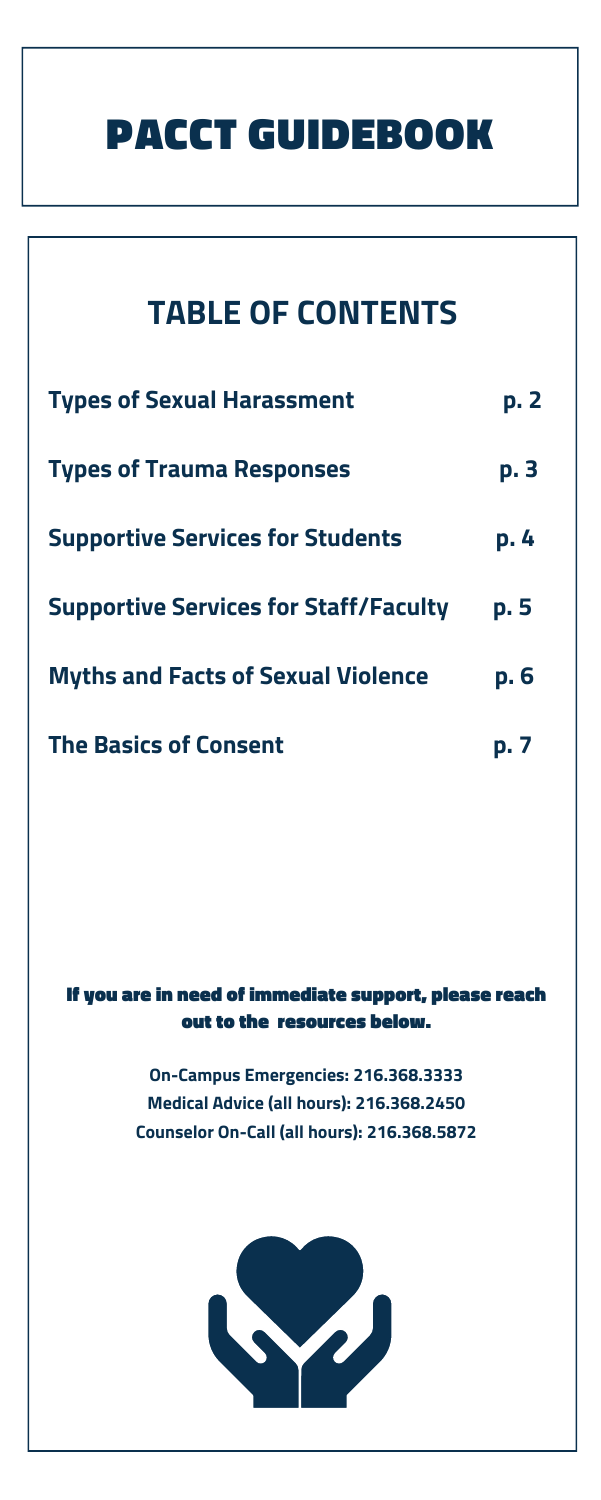**Any forcible sexual act directed against another person(s) without their consent, including instances in which the Complainant is incapable of giving consent.**

**It also includes incest and statutory rape, both considered non-forcible sex offenses.**



# TYPES OF SEXUAL HARASSMENT

**Unwelcomed sexual advances, requests for sexual favors, and other verbal or physical conduct of a sexual nature by a person having power or authority over another when submission to such sexual conduct is made either explicitly or implicitly a term or condition of an individual's work or educational development or performance, or evaluation there of.**



**Taking non-consensual or abusive sexual advantage of another for their own benefit or for the benefit of anyone other than the person being exploited, such as taking pictures, video, or audio recording of another in a sexual act without the consent of all involved in the activity. Other examples include revenge porn, human trafficking, and engaging in sexual activity while knowingly infected with an STI without disclosing to partner(s).**

#### QUID PRO QUO STALKING HARASSMENT

**As an** umbrella term **used by the university, sexual harassment is conduct of a sexual nature or conduct** based on sex or gender that is nonconsensual or has the effect of threatening, intimidating, or coercing a **person. Acts of sexual harassment may be committed by any person upon any other person, regardless of the sex, sexual orientation, and/or gender identity of those involved.**

**Each act outlined below is included in this umbrella term.**

**Violence on the basis of sex committed by a current or former partner with whom the Complainant shares a child in common, cohabits or has cohabited with as an intimate partner, and/or violates protections under the domestic or family violence laws of the State of Ohio.**

L

┚

**Stalking occurs when one person engages in a course of conduct toward another person under circumstances that would cause a person to fear for the person's safety, the safety of others, or suffer substantial emotional distress.**



**Violence on the basis of sex committed by a person(s) who is in or has been in a social relationship of a romantic or intimate nature with the Complainant. Dating violence includes, but is not limited to, sexual or physical abuse, or the threat of such abuse.**

#### SEXUAL HARASSMENT

**Unwelcomed verbal, written, online and/or physical conduct that in its nature is sexual, sex-based, and/or gender-based.**

 $\mathbf{I}$  $\mathbf{I}$  $\mathbf{I}$ 

#### SEXUAL ASSAULT

#### DATING VIOLENCE

#### DOMESTIC VIOLENCE

#### SEXUAL EXPLOITATION

#### INFORMATION SOURCE

https://case.edu/equity/sexualharassment-title-ix/sexualharassment-definitions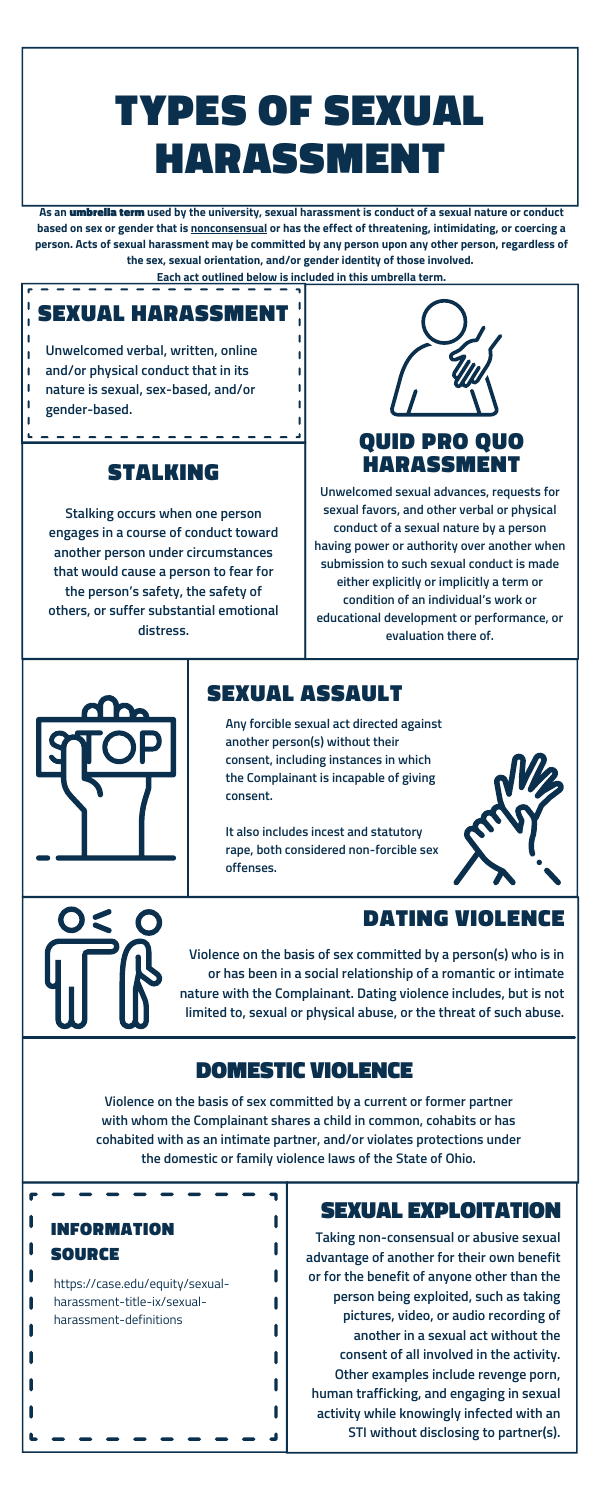# TYPES OF TRAUMA RESPONSES

**Loss of appetite Nausea Anxiety Depression Stomach pain Sleeplessness Sleeping more than usual Headaches Tiredness Hypersexuality Other body pain**

7

L

L

L

L

▁▌

- **Numbness Guilt Fatigue Distraction Disconnection Hypervigilance Disbelief Shame Sadness Fear Helplessness Betrayal Anger Isolation**
- 



Everyone reacts differently to the trauma of sexual harassment. **Any reaction a person has is typical.**

**During the days, weeks, and months after the incident a person may have a variety of responses. The examples below outline** some **common responses that a person might experience.**

- **Office of Equity**
- **Office for Inclusion, Diversity, and Equal Opportunity**
- **Case Western University Police Department**
- **Flora Stone Mather Center for Women**

**Disrupt a sense of control, connection, and meaning**



**What happened to you is not your fault.**

**You are not broken.**

**It is okay to not feel okay.**

**Your healing process is unique to you.**

#### WHAT IS TRAUMA?

#### THINGS YOU MIGHT FEEL

#### TRAUMATIC EVENTS

#### THINGS YOU MIGHT EXPRERIENCE

#### CONFIDENTIAL SUPPORT

#### NON-CONFIDENTIAL SUPPORT

#### INFORMATION THINGS TO REMEMBER

#### SOURCE

https://case.edu/equity/sexual-

- harassment-title-ix/resources
- https://www.ovwa.org/
- https://ncsacw.samhsa.gov/userfile s/files/SAMHSA\_Trauma.pdf

**Individual trauma results from an event, series of events, or set of circumstances that is experienced by an individual as physically or emotionally harmful or life threatening and that has lasting adverse effects on the individual's functioning and mental, physical, social, emotional, or spiritual well-being.**

- **University Health & Counseling Services**
- **Student Advocate for Gender Violence Prevention, Education, & Advocacy**
- **Employee Assistance Service (Staff/Faculty Only) Journey Center for Safety and Healing**
- **Interreligious Council**
- **Survivors and Friends Empowerment (SAFE) Hotline**
- **Cleveland Rape Crisis Center**
- 
- **Center for International Affairs**
- **Office of Student Affairs**
- **Residence Life**
- *Friends, Family, & Personal Support*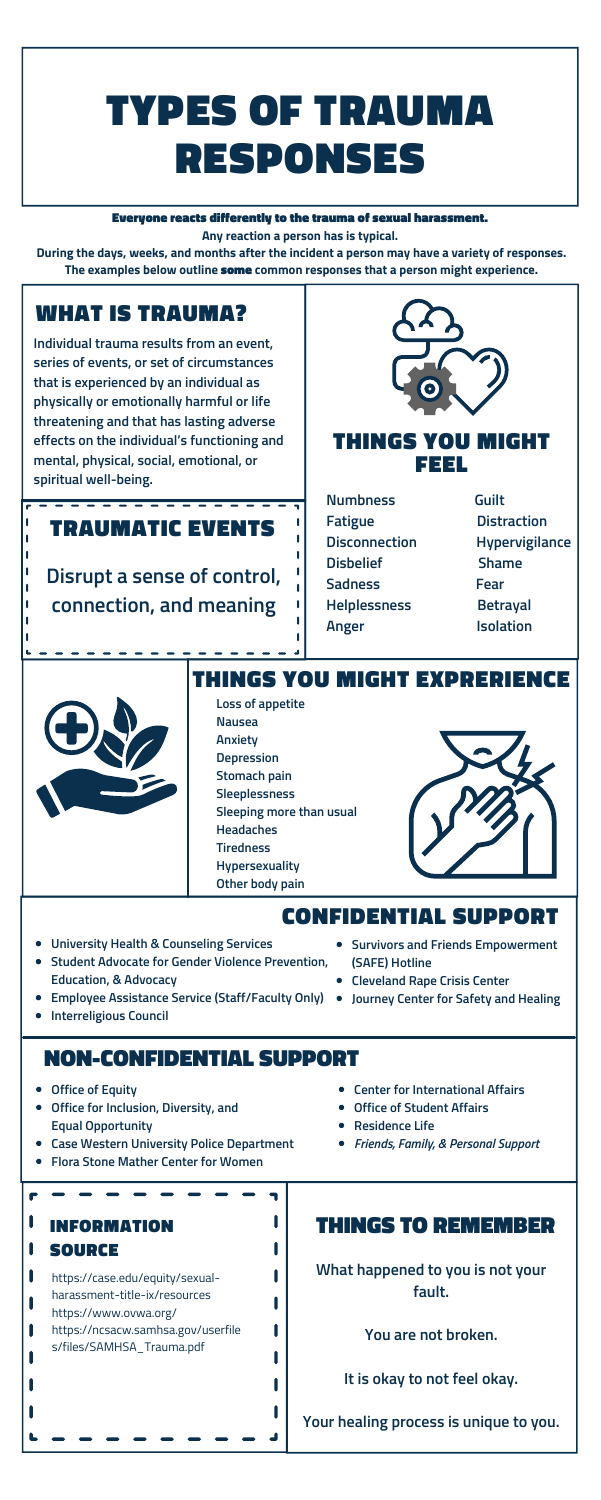### SUPPORTIVE SERVICES FOR STUDENTS

**On campus service available to provide confidential short-term counseling, support, resources, & advocacy to all undergraduate and graduate students. Available through University Health and Counseling Services.**

**To set an appointment: 216.368.8639**



**There are many supportive services available to survivors of all types of sexual harassment, including sexual assault. The roles various supportive services fulfill are unique and separate with a common goal:** survivor support**.**

**The categories below outline these specific roles.**

**On campus service available to anyone impacted by sexual violence seeking religious and/or spiritual guidance. Available through the Interfaith Center. Ask to speak with a clergy person.**

**Call: 216.421.9614**

#### STUDENT ADVOCATE

CAMPUS HOTLINE

#### HOSPITAL ADVOCATE

#### FORENSIC NURSE EXAMINERS

#### COMMUNITY FNE PROGRAMS

#### INFORMATION RELIGIOUS ADVOCATE

### SOURCE

https://case.edu/studentlife/healthcoun seling/counseling-services/advocate www.forensicnurses.org https://case.edu/studentlife/dean/inter religious-council https://clevelandrapecrisis.org/ https://oaesv.liamcrest.com/

#### HOTLINE ADVOCATE

**Campus and Community services to provide short-term crisis intervention, safety planning referrals, information, and problem solving support. Rape crisis hotlines are typically available 24/7 and can be accessed by anyone impacted by sexual violence at any time, not just in immediate crisis.**

**216.368.7777 (24/7 SAFE Line)**

COMMUNITY HOTLINE **216.619.6192 (Cleveland Rape Crisis Center 24/7 call or text line)**



**Specially trained advocates to assist survivors through the forensic exam and trauma of sexual violence, advocate for the survivor's needs & rights, and help determine follow-up resources. They may also provide short-term support to the loved ones present at the hospital.**

**Typically, hospital protocol requires Forensic Nurse Examiners to contact the hospital advocate. Survivors can request an advocate if one has not already been contacted.**

**Forensic Nurse Examiners (FNE), more commonly referred to as Sexual Assault Nurse Examiners (SANE), are registered nurses who have completed specialized education and clinical preparation in the medical forensic care of the patient who has experienced sexual assault or abuse.**

7

┚

**University Hospitals Cleveland Medical Center Hillcrest Hospital 11100 Euclid Avenue 6780 Mayfield Road, North Campus Cleveland, OH 44106 Mayfield Heights, OH 44124 To speak with a FNE hospital advocate, To speak with a FNE hospital advocate, call: 216.844.3743 call: 440.312.7890**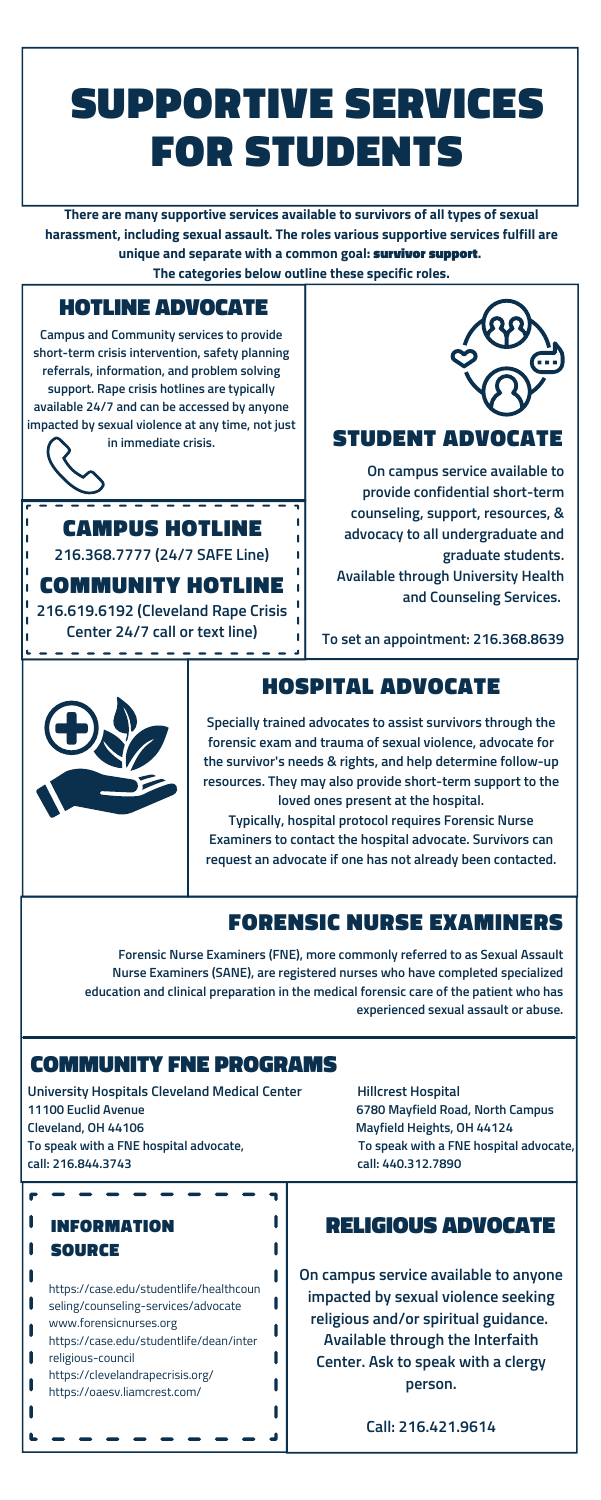### SUPPORTIVE SERVICES FOR STAFF & FACULTY

**There are many supportive services available to survivors of all types of sexual harassment, including sexual assault. The roles various supportive services fulfill are unique and separate with a common goal:** survivor support**.**

**The categories below outline these specific roles.**

**Cleveland Rape Crisis Center is a free resource for any staff, faculty, and community member seeking preventive and responsive resources to support themselves and others who may be impacted by sexual violence.**

**https://clevelandrapecrisis.org/resour ces/resource-library/**

#### CAMPUS HOTLINE

#### HOSPITAL ADVOCATE

#### FORENSIC NURSE EXAMINERS

#### COMMUNITY FNE PROGRAMS

### ACCESSBILITY & GENERAL

#### RESOURCES

#### INFORMATION SOURCE

https://case.edu/hr/universitypolicies/university-wide-expectationsand-services/employee-assistanceand-work-life-program-eap https://case.edu/hr/worklife/employeeassistance-worklife-program www.forensicnurses.org https://clevelandrapecrisis.org/ https://oaesv.liamcrest.com/

#### HOTLINE ADVOCATE

**Campus and Community services to provide short-term crisis intervention, safety planning referrals, information, and problem solving support. Rape crisis hotlines are typically available 24/7 and can be accessed by anyone impacted by sexual violence at any time, not just in immediate crisis.**

### EMPLOYEE ASSIST & WORK/LIFE PROGRAM

**800.227.6007 (24/7 Impact Solutions)**

#### COMMUNITY HOTLINE

**216.619.6192 (Cleveland Rape Crisis Center 24/7 call or text line)**

 $\frac{1}{2}$ 



**Specially trained advocates to assist survivors through the forensic exam and trauma of sexual violence, advocate for the survivor's needs & rights, and help determine follow-up resources. They may also provide short-term support to the loved ones present at the hospital.**

**Typically, hospital protocol requires Forensic Nurse Examiners to contact the hospital advocate. Survivors can request an advocate if one has not already been contacted.**

**Forensic Nurse Examiners (FNE), more commonly referred to as Sexual Assault Nurse Examiners (SANE), are registered nurses who have completed specialized education and clinical preparation in the medical forensic care of the patient who has experienced sexual assault or abuse.**

T

 $\blacksquare$ 

**University Hospitals Cleveland Medical Center Hillcrest Hospital** 1**1100 Euclid Avenue 6780 Mayfield Road, North Campus Cleveland, OH 44106 Mayfield Heights, OH 44124 To speak with a FNE hospital advocate, To speak with a FNE hospital advocate, call: 216.844.3743 call: 440.312.7890**

**Impact Solutions is the university's Employee Assistance and Work/Life Program. IMPACT Solutions provides free, confidential counseling and referrals to benefits-eligible faculty and staff, as well as their family members and household members.**

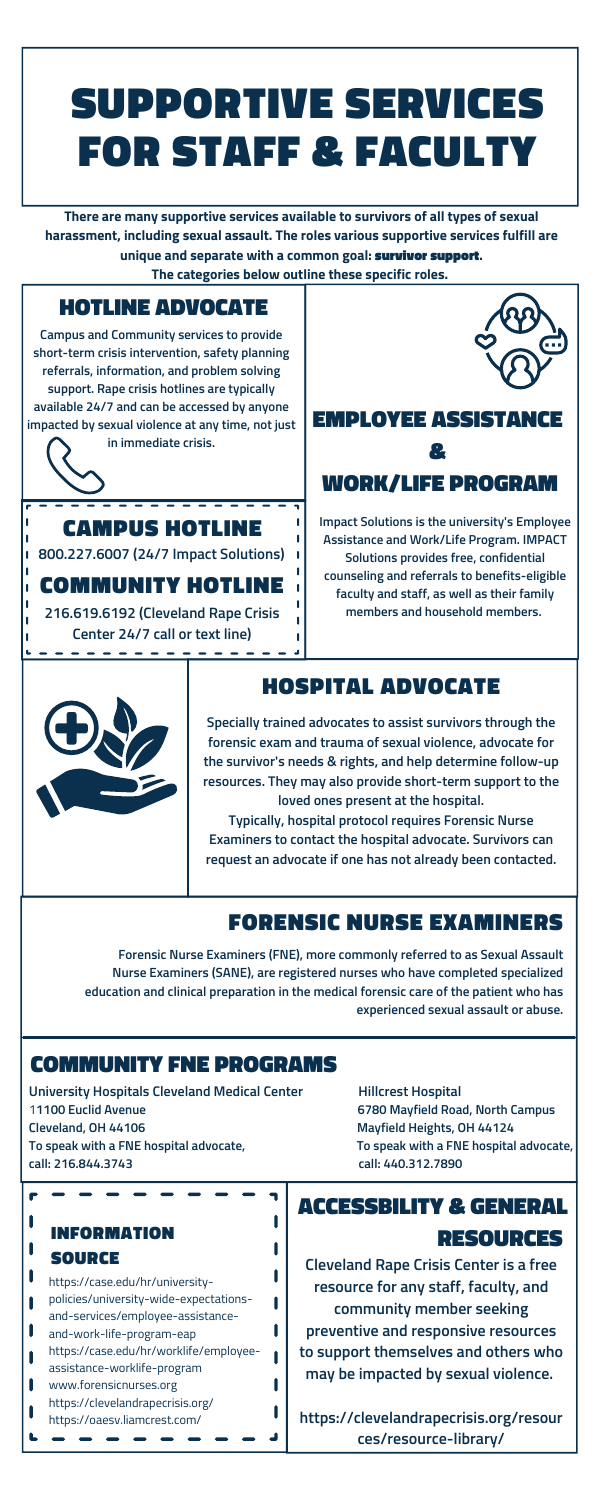# MYTHS AND FACTS OF SEXUAL VIOLENCE

**One of the ways the CWRU community can disrupt the culture of violence is by** increasing knowledge **around sexual violence. Accurate information about sexual violence can help us better** understand the experience **of survivors and** debunk misinformation **that can perpetuate shame and stigma. Below are some common myths and the facts that debunk them.**

## **MYTH**

### **MYTH**

### **MYTH**

# **FACT**

# **FACT**

# **FACT**

**A person who wears revealing clothing, drinks heavily, or walks by themselves is to blame if they are sexually harassed or assaulted.**

**Sexual assault is NEVER the survivor's fault. Sexual violence is caused by a perpetrator who chooses to harm another person.**

**Most sexual violence is committed by a stranger to the survivor.**

**About 85% of sexual assault crimes are committed by someone the victim knows– an acquaintance, friend, friend of a friend, dating or intimate partner.**

| sexual means.                                                    | considered acts of sexual<br>violence. |
|------------------------------------------------------------------|----------------------------------------|
| MYTH                                                             | FACT                                   |
| The only people impacted by<br>sexual violence are cis<br>women. | Anyone can be sexually                 |
|                                                                  | harassed or assaulted.                 |
|                                                                  | Perpetrators target adults,            |
|                                                                  | teens, and children of all ages        |
|                                                                  | regardless of gender identity          |
|                                                                  | or sexual orientation.                 |

**The term "sexual violence" is only applicable if a perpetrator has physically violated a survivor through**

**Perpetrators of sexual assault harm survivors in other ways, such as sharing intimate images or videos, stalking, harassing, pushing or hitting. These all**

**SEXUAL VIOLENCE IS A SYSTEMIC ISSUE, ROOTED IN POWER AND CONTROL. A PERPETRATOR OF SEXUAL VIOLENCE IS** NOT **SEEKING SEXUAL SATISFACTION BUT RATHER USING GENDER AND/OR SEX-RELATED TOOLS OF THE DOMINANT SYSTEM TO VIOLENTLY TAKE A SURVIVOR'S AGENCY AND AUTONOMY.**

**THOSE WHO HOLD MINORITIZED IDENTITIES IN OUR DOMINANT SYSTEM ARE OFTEN TARGETED BECAUSE THEY ALREADY HOLD LESS POWER AND CONTROL.**

### IMPORTANT REMINDER